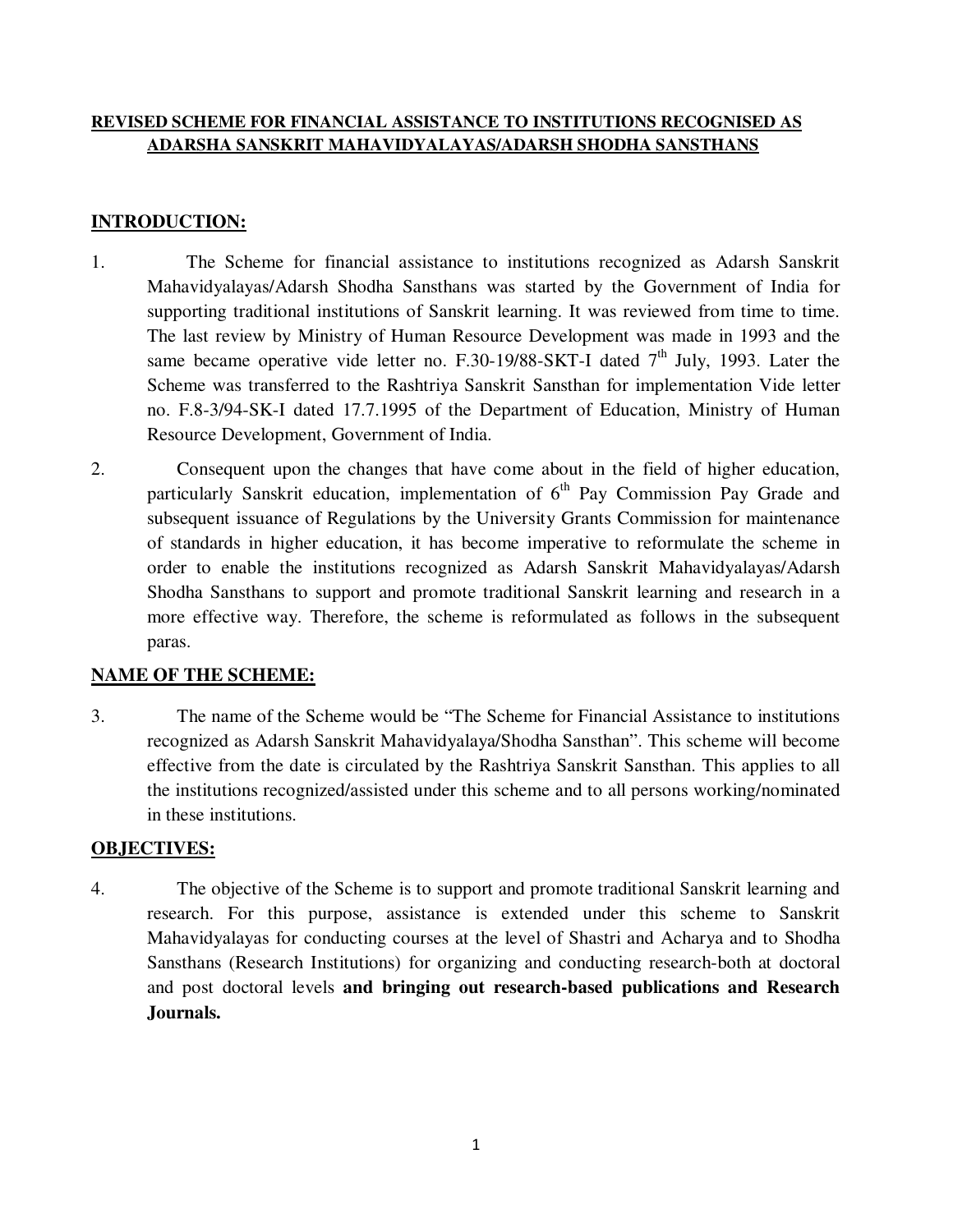### **CONDITIONS OF RECOGNITION FOR FINANCIAL ASSISTANCE:**

- 5. A Sanskrit Mahavidyalaya recognized for financial assistance under the scheme will be called Adarsh Sanskrit Mahavidyalaya (ASM) and a Shodha Sansthan (Research Institute) recognized for financial assistance under this scheme will be called Adarsh Shodha Sansthan (ASS). However, recognition as ASM or ASS will not automatically entitle any institution to either financial assistance or the continuance of grant-in-aid as a matter of right.
- 6. Any voluntary organization registered under the Societies' Registration Act or a Trust registered under Trust Act Hereinafter called 'the Parent Body', maintaining a Sanskrit Mahavidyalaya or Shodha Sansthan, will be eligible to apply for recognition. Recognition as ASM will be considered by the Rashtriya Sanskrit Sansthan only if the following conditions are satisfied:
- (i) The Mahavidyalaya should be teaching at the level of Shastri and Acharya or equivalent Courses on traditional lines and at least three batches of students should have passed out Acharya or equivalent traditional degree of a recognized University/Examining Body. The Shodha Sansthan should be actively pursuing research in the various Traditional Sanskrit Disciplines and should have produced at least 15 Ph.Ds/D.litts.
- (ii) The Mahavidyalaya/Shodha Sansthan should have been in existence for at least seven years at a level mentioned in (i) above. However, the Mahavidyalaya/Shodha Sansthan receiving financial assistance under the earlier scheme would continue to be entitled to receive financial assistance under this revised scheme.
- (iii) The Parent Body operating the Mahavidyalaya/Shodh Sansthan should be the owner with possession of adequate area upon which the Mahavidyalaya/Shodh Sansthan is functioning. Lease of 99 years in favour of the Parent Body operating the Mahavidyalaya/Shodh Sansthan will also be acceptable.
- (iv) The Mahavidyalayas/Shodh Sansthans should have been paying salary to their teaching and non-teaching employees into their bank accounts.
- (v) The registered Parents Body applying for recognition and financial assistance under this scheme in future would have to deposit a sum of Rs. **10.00** lakh in favour of the Mahavidyalaya/Shodha Sansthan in a fixed Deposit Account. The institutions already receiving assistance under the old scheme which have deposited Rs. 1 lakh/2lakh infavour of the Mahavidyalaya/Shodha Sansthan would re-invest the matured amount till the fixed deposit of Rs. 10 lakh is made. On grant of recognition under the scheme, the fixed deposit shall be jointly in the name of the Principal/Director of the Adarsh Sanskrit Mahavidyalaya/Adarsh Shodha Sansthan, as the case may, and the Registrar, Rashtriya Sanskrit Sansthan, both ex-officio.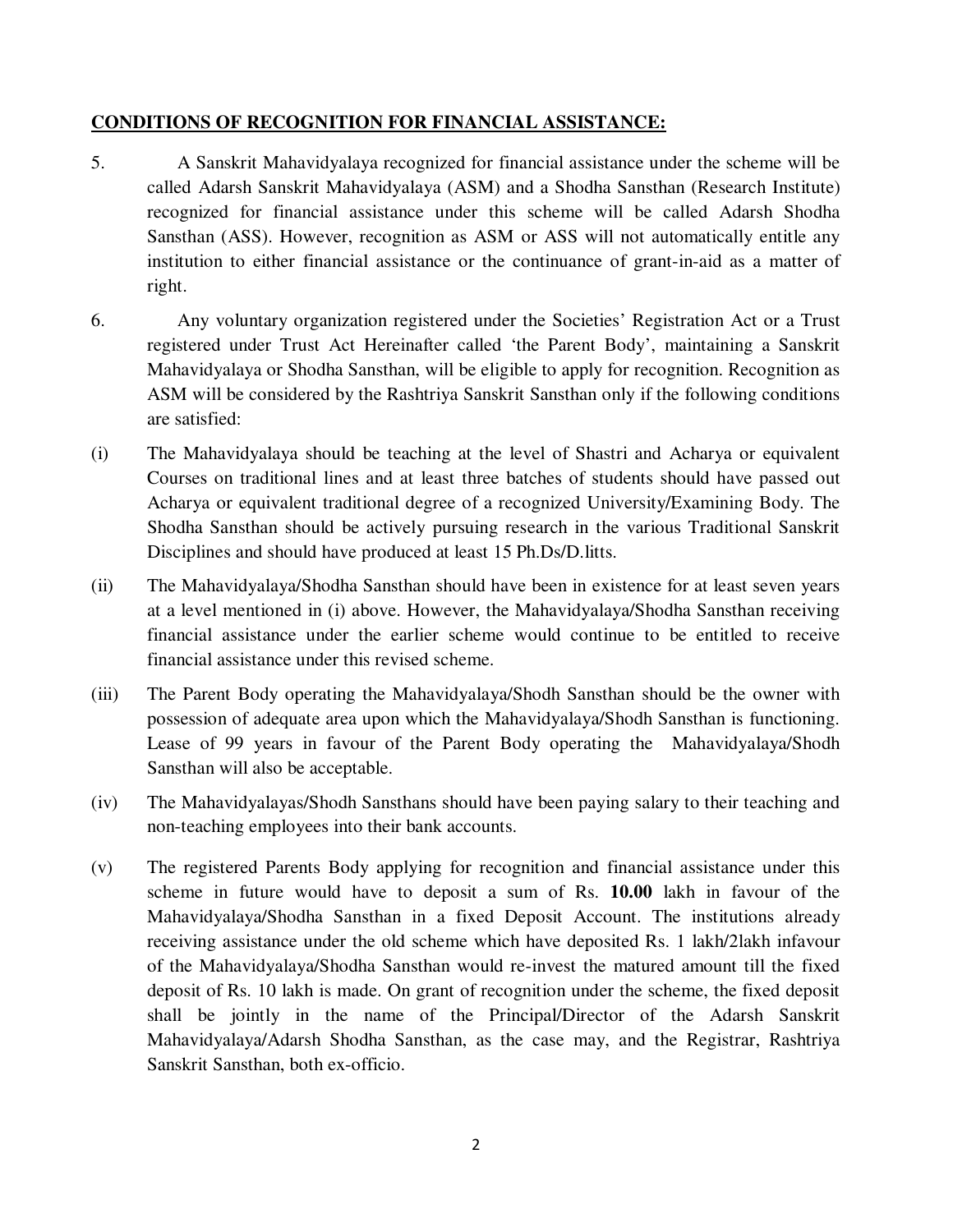- (vi) The Mahavidyalaya/Shodha Sansthan should be affiliated either to a University duly set up by an enactment of the Government of India or a State Government.
- (vii) The Mahavidyalaya should have student strength of **atleast 80,** a Shodha Sansthan should have atleast 12 active researchers.
- (viii) The application by the secretary of the parents body should accompany the following documents:-
	- (a) Certificate of Registration under Societies Registration Act/Trust Act.
	- (b) Resolution of the Parent Body that it will abide by all norms of this scheme in case the Mahavidyalaya/Shodha Sansthan is recognized as Adarsh Sanskrit Mahavidyalaya/Adarsh Shodha Sansthan.
	- (c) An Undertaking in the format placed at Annexure I by all employees of the Mahavidyalaya/Shodha Sansthan
- (ix) On receipt of application for recognition from the Parent Body, the Rashtriya Sanskrit Sansthan would cause an on-the-spot inspection and assessment made through an Expert Committee constituted as under-
	- (a) Vice Chancellor Rashtriya Sanskrit Sansthan or his nominee not below the rank of a University professor - Chairperson
	- (b) One Principal of a recognized P.G. College or one Director of a recognized Research Institute - Member
	- (c) One Sanskrit Scholar nominated by the Rashtriya Sanskrit Sansthan Member
	- (d) One Representative of respective State's Education Department Member
	- (e) Registrar, Rashtriya Sanskrit Sansthan Convener
- (x) On being satisfied with the report of the Expert Committee, the Rashtriya Sanskrit Sansthan will issue a letter of recognition as ASM/ASS in favour of the applicant the Parent Body and will form the Management Committee. The applicant Parent Body will transfer all the property belonging to the Mahavidyalaya/Shodh Sansthan to the Management Committee. The Management Committee will fill all the sanctioned teaching posts following the procedure as per rules.
- (xi) The recognized Sanskrit Mahavidyalaya/Shodha Sansthan which furnishes details about transfer of property and filling of posts as per the UGC regulations mentioned at para  $(x)$ above to the satisfaction of the Rashtriya Sanskrit Sansthan will be eligible for financial assistance under this scheme.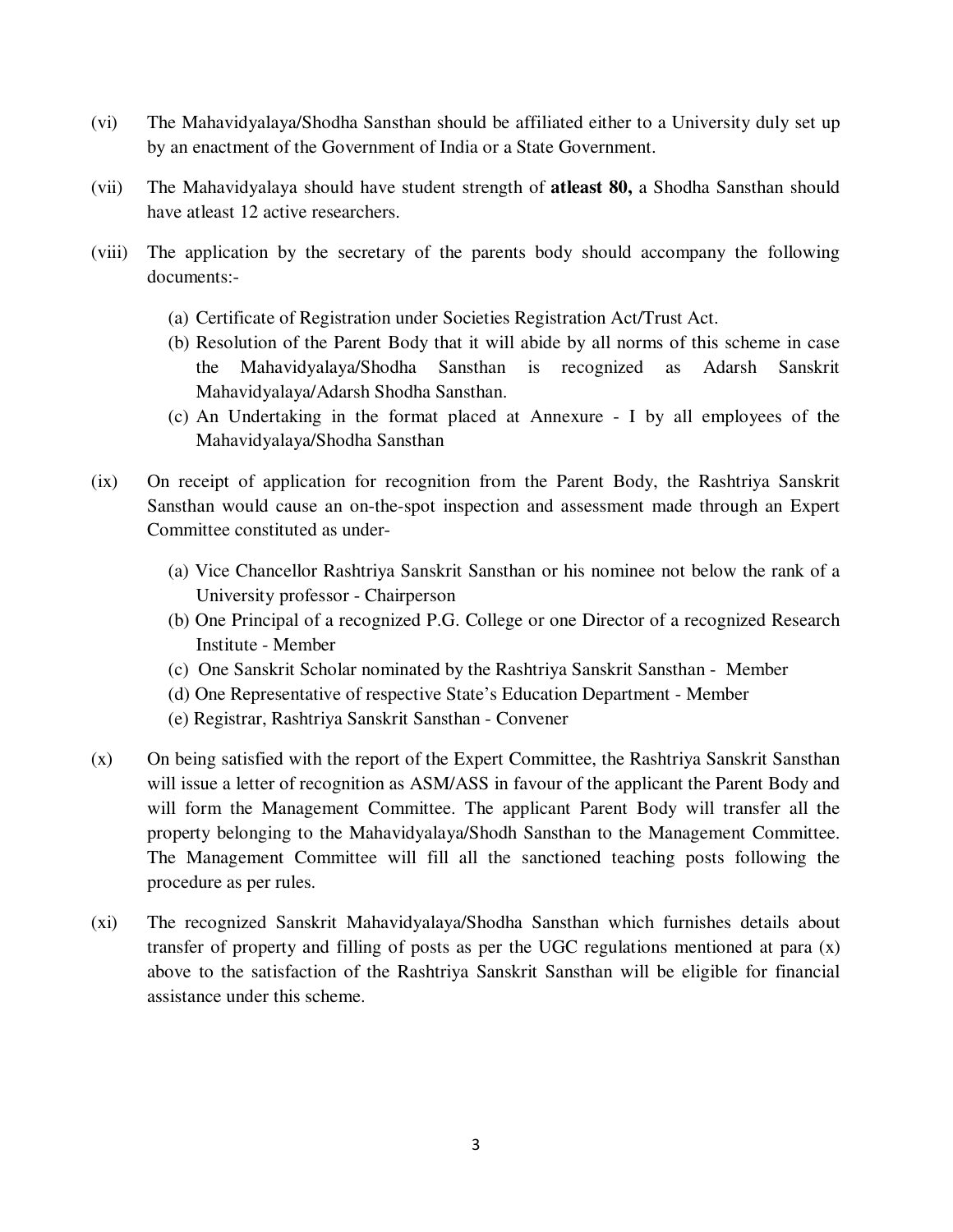# **COMMITTEES OF ASMs/ASSs:**

#### **MANAGEMENT COMMITTEE:**

### FUNCTIONS OF THE MANAGEMENT COMMITTEE:

- 7. The Management Committee will be the supreme executive body of the ASM/ASS with the following functions:
	- (i) To frame rules and guidelines for regulating various matters concerning administrative, financial and academic management of the institution **with prior approval of the Rashtriya Sanskrit Sansthan.**
	- (ii) to monitor the implementation of this scheme.
	- (iii) to exercise the power of the Appellate Authority for group  $A \& B$  employees.
	- (iv)To approve the annual budget on the recommendations of the Finance Committee.

#### **CONSTITUTION OF THE MANAGEMENT COMMITTEE:**

- 8. The Rashtriya Sanskrit Sansthan shall constitute a Management Committee for the Adarsh Sanskrit Mahavidyalayas/Shodha Sansthans with the following membership:-
	- (i) Chairperson, nominated by the Vice-Chancellor, Rashtriya Sanskrit Sansthan
	- (ii) One Scholar nominated by the Govt. of the State within the jurisdiction of which the institution is situated – Member
	- (iii) One nominee of the University to which the institution is affiliated Member
	- (iv) One Scholar nominated by the Parent Body Member
	- (v) One faculty member to be nominated from the Institution according to Seniority on the basis of rotation - Member
	- (vi) One representative of Rashtriya Sanskrit Sansthan Member
	- (vii) Principal/Director of the institution Member Secretary
- 9. The Board of Management of the Rashtriya Sanskrit Sansthan will approve a panel of names for nomination of the Chairperson of the Management Committee of the ASMs/ASSs. The Vice Chancellor of the Rashtriya Sanskrit Sansthan shall nominate the Chairperson of an ASM/ASS out of this panel.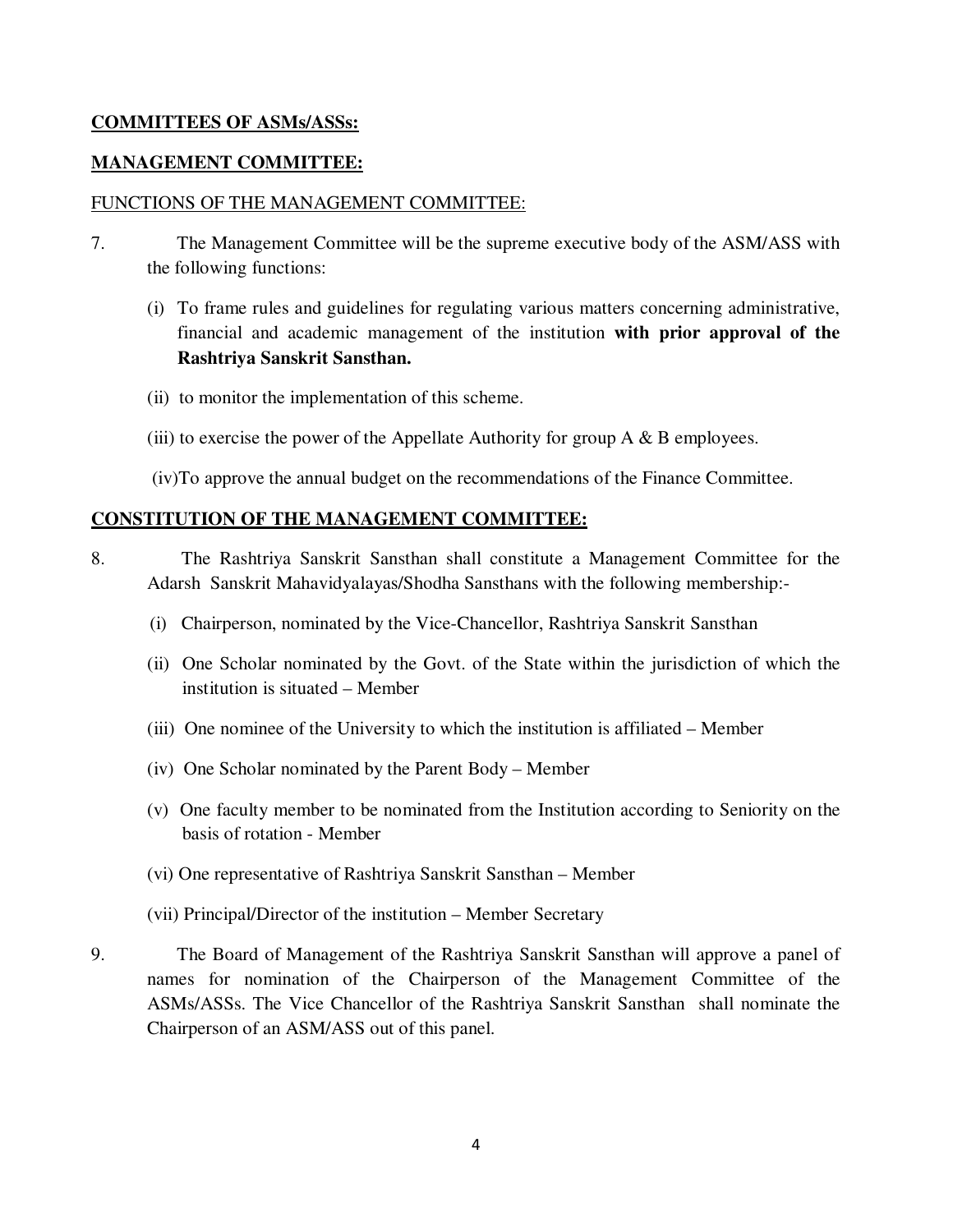10. The Chairperson of the Management Committee of the ASM/ASS should be a person with at least 7 years of experience of having worked as Professor in a University/Principal in a PG College.

# **TERM OF OFFICE:**

11. The term of the nominees/members shall be three years, but any nominee/member including the Chairperson can be re-nominated for second term. However, any nominating agency can cancel nomination of any of its nominees before the expiry of their term without assigning any reason for such cancellation. The term of the substitute will be the remainder period.

# **DISQUALIFICATION OF A MEMBER:**

12. If a member of the Management Committee other than the Principal/Director or those representing the teachers of the ASM/ASS, accepts a full time appointment in the same ASM/ASS or if he does not attend three consecutive meetings of the Management Committee without proper leave of absence, he shall cease to be a member of the above Body.

# **MEETINGS OF THE MANAGEMENT COMMITTEE:**

- 13. The management Committee shall meet at least four times a year. Not less than 15 days notice along with agenda shall be given for holding the meeting of the Management Committee. Each member of the Management Committee including its Chairperson shall have one vote and decisions at the meeting of the Management Committee shall be taken by simple majority. In case of a tie, the Chairperson shall have a casting vote. Every meeting of the Management Committee shall be presided over by its Chairperson and in his absence by a member chosen by the members present. The record of the proceedings of a meeting shall be sent within three days of the meeting with the approval of the Chairperson, by the Member Secretary to Rashtriya Sanskrit Sansthan for record and their final approval.
- 14. The quorum for the meeting of Management Committee shall be four.

# **FINANCE COMMITTEE:**

# **FUNCTIONS OF THE FINANCE COMMITTEE:**

- 15. The Finance Committee will have the following functions
	- (i) To approve the annual budget of the ASM/ASS for final approval of the Management Committee.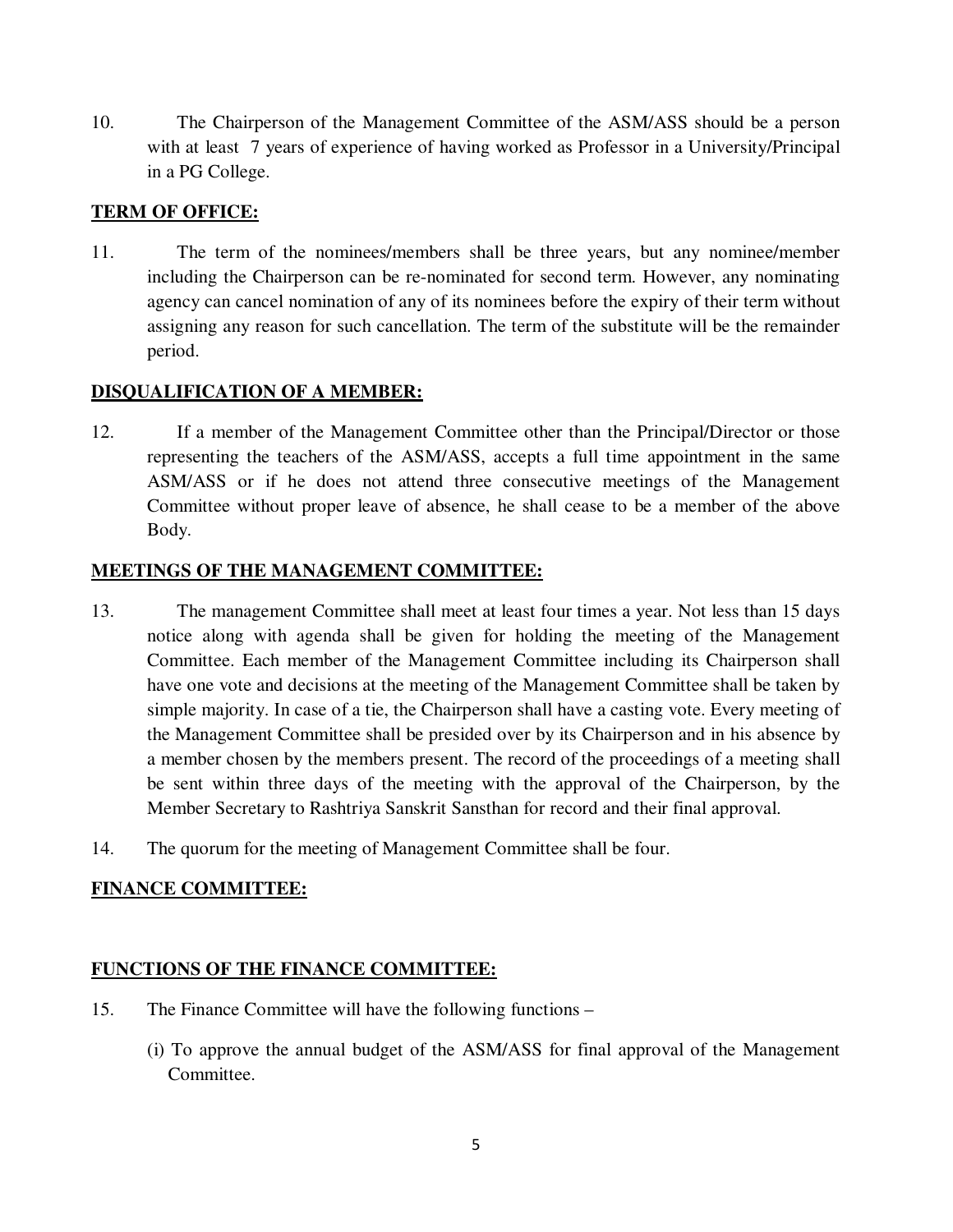- (ii) To examine the accounts and to scrutinize the proposals for expenditure.
- (iii) To ensure that all expenditure in the institution is incurred as per budget provision and annual audit is done in time.

#### **CONSTITUTION OF THE FINANCE COMMITTEE:**

- 16. Adarsh Sanskrit Mahavidyalayas/Shodha Sansthans shall have a Finance Committee consisting of the following members:-
	- (i) Chairperson of the Management Committee –**Chairperson**
	- (ii) A person nominated by the Vice Chancellor of Rashtriya Sanskrit Sansthan **Member**
	- (iii)Two nominees of the Management committee, one of whom shall be an expert in finance and accounting matters and the other a member of the Management Committee - **Member**
	- (iv) A representative of the CAG to be nominated by the Chairperson, Management Committee - **Member**
	- (v) A representative of the State Govt **Member**
	- (vi) Principal/Director of Adarsh Sanskrit Mahavidyalaya/Adarsh Shodha Sansthan **Member Secretary**

#### **TERMS OF OFFICE:**

17. All members of the Finance Committee other than ex-officio members shall hold office for a term of three years, but any nominee/member including the Chairperson can be renominated for second term. However, the nominating agency can cancel nomination of its nominees before the expiry of their term without assigning any reason for such cancellation. The term of the substitute will be the remainder period.

#### **DISQULIFICATION OF A MEMBER:**

18. If a member of the Finance Committee other than the Principal/Director, accepts a full time appointment in the same ASM/ASS or if he does not attend three consecutive meetings of the Finance Committee without proper leave of absence, he shall cease to be a member of the Finance Committee.

#### **MEETINGS OF THE FINANCE COMMITTEE:**

19. The Finance Committee shall meet at least twice a year. Not less than 15 days notice along with agenda shall be given for holding the meeting of the Finance Committee. Each member of the Finance Committee including its Chairperson shall have one vote and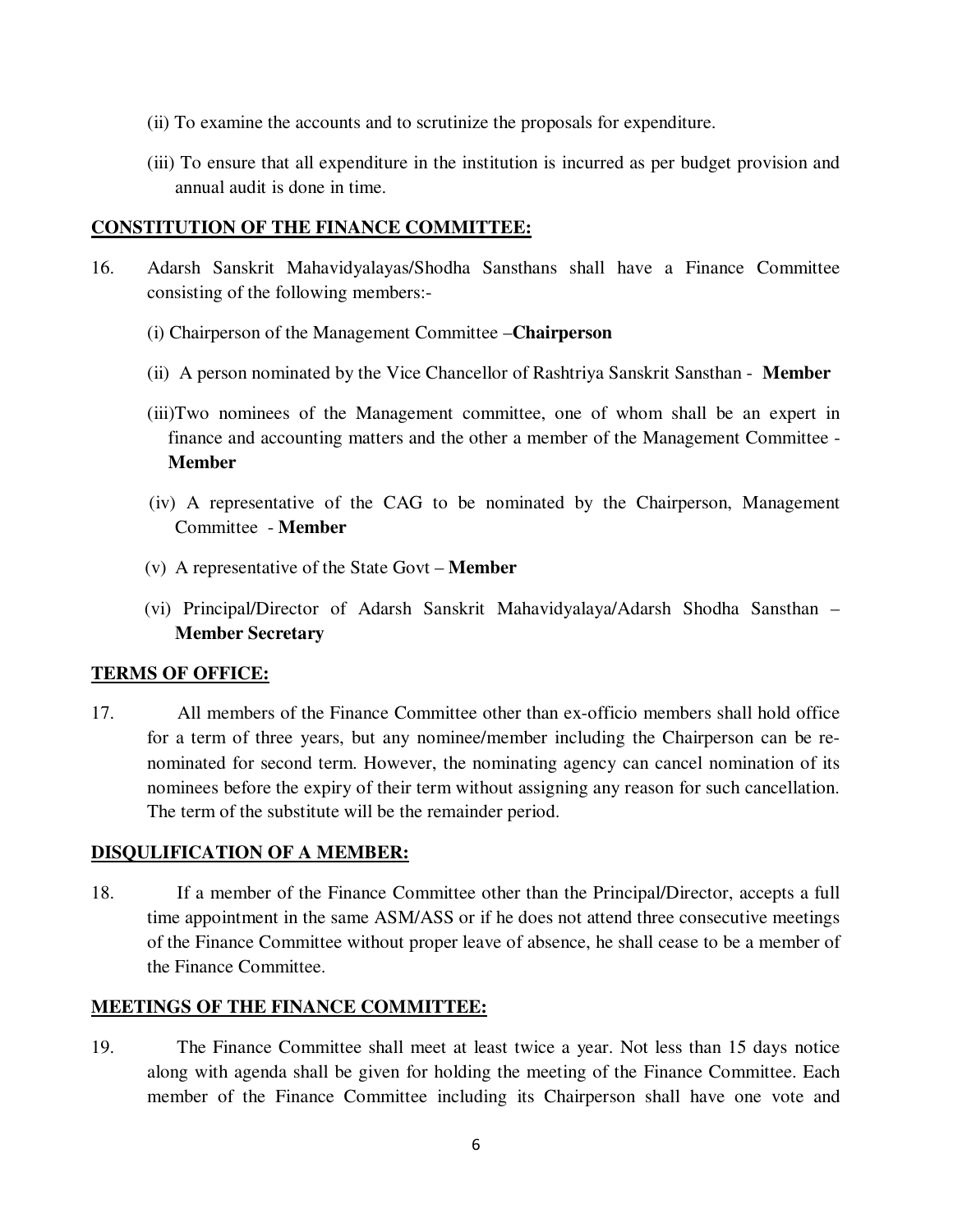decisions at the meeting of the Finance Committee shall be taken by simple majority. In case of a tie, the Chairperson shall have a casting vote. Every meeting of the Finance Committee shall be presided over by its Chairperson and in his absence by a member chosen by the members present. The proceedings of every meeting of the Finance Committee shall be placed in the meeting of the Management Committee for approval. They will also be reported to Rashtriya Sanskrit Sansthan for their record and final approval.

20. Four members of the Finance Committee will form the quorum for the meeting.

# **BUILDING COMMITTEE:**

# **FUNCTIONS OF THE BUILDING COMMITTEE:**

- 21. The Building Committee shall:
	- (a) Frame guide lines for carrying out construction work and procuring other services in the ASM/ASS
	- (b) Supervise and monitor such works/procurement of services
	- (c) Forward proposals for construction works to Finance Committee and Management Committee provided that every such proposal seeking assistance from **Rashtriya Sanskrit Sansthan** shall be accompanied by designs and estimates prepared by the CPWD/State PWD at the prevalent schedule of rates.

#### **CONSTITUTION OF BUILDING COMMITTEE:**

- 22. Every ASM/ASS shall have a Building Committee which shall consist of:
	- (i) Chairperson of the Management Committee: Chairperson
	- (ii) two senior teachers of the institution **Member**
	- (iii) one representative from CPWD/PWD **Member**
	- (iv) Principal/Director of the ASM/ASS : Member Secretary

 The Construction work will also have to be executed by these agencies. GFR is to be strictly followed in all the matters related to non-recurring items purchase of material for construction of building.

#### **LIBRARY COMMITTEE:**

23. Every ASM/ASS shall have a Library Committee to prepare the lists for purchase of books for the library of the institution. The Library Committee will also be responsible for general maintenance and verification of books, journals etc. In the library.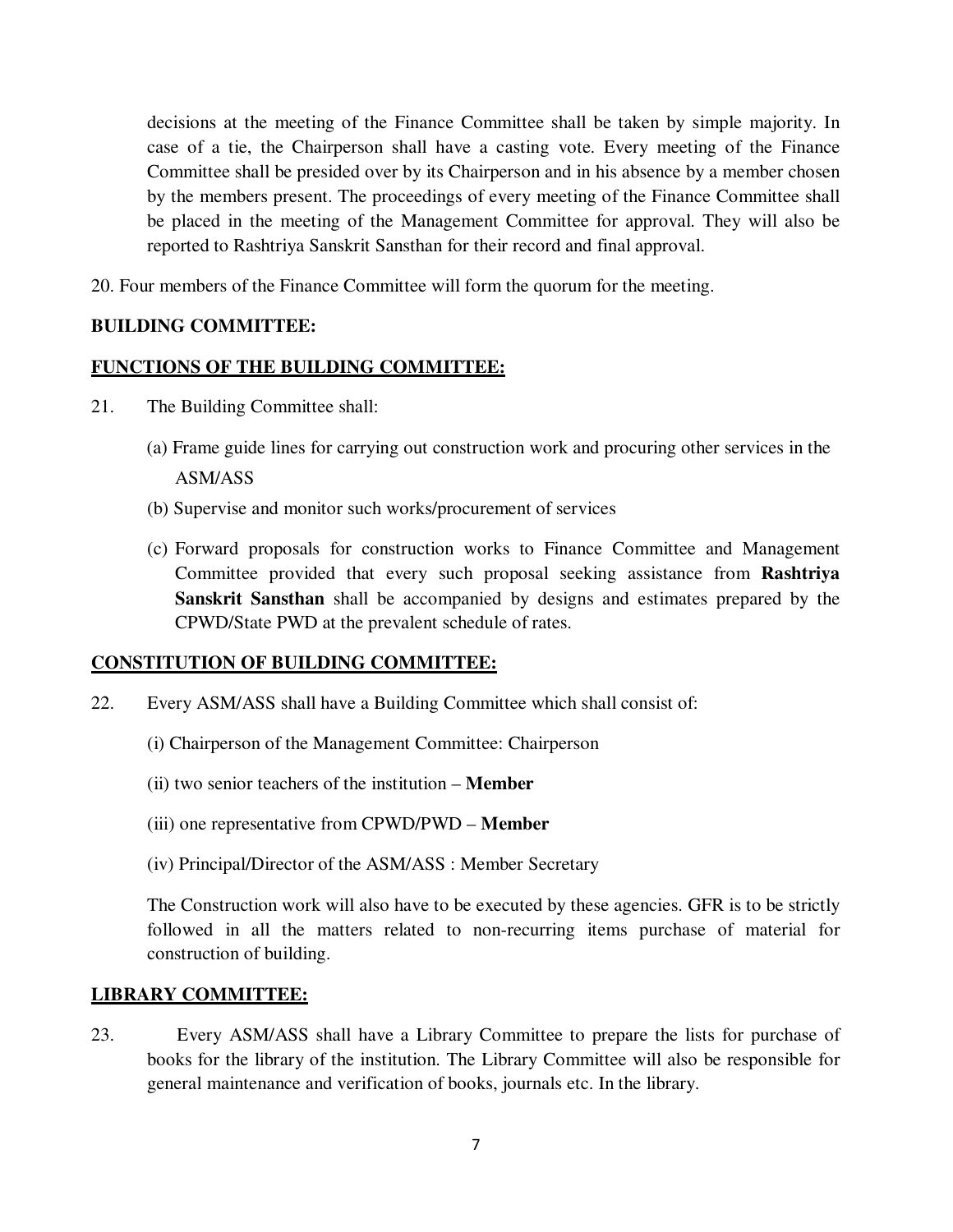24. The Library Committee shall consists of:

| (i) Principal/Director of the ASM/ASS      |                            | Chairperson             |
|--------------------------------------------|----------------------------|-------------------------|
| (ii) Librarian of the ASM/ASS              |                            | <b>Member Secretary</b> |
| (iii) Three senior teachers of the ASM/ASS | $\sim$ 100 $\pm$ 100 $\pm$ | <b>Members</b>          |

#### **THE STUDENT'S WELFARE COMMITTEE:**

- 25. Every ASM/ASS shall have a Students Welfare Committee to prepare schemes and frame guide lines for the benefit of needy students and to evolve norms for over all development of the students' community.
- 26. The Students' Welfare Committee shall consist of:
	- (i) Warden(s) of the Hostel(s)
	- (ii)Three Senior Teachers
	- (iii) Three representatives of the students to be nominated by the Principal/Director of the ASM/ASS on pre determined criterion.
	- (iv) Dean Students Welfare/or One senior teacher nominated by the Principal Convener.

#### **ACADEMIC COMMITTEE:**

- 27. Every ASM/ASS shall have an Academic Committee to suggest ways for improving academic standards in the institution.
- 28. The Academic Committee in a ASM/ASS shall comprise of the following: -

| $\left( 1 \right)$ | Chairperson, Management Committee                              |   | Chairperson             |
|--------------------|----------------------------------------------------------------|---|-------------------------|
| (11)               | Representative of the Rashtriya Sanskrit Sansthan              | - | Member                  |
|                    | (iii) Representative of the affiliating University Not below - |   |                         |
|                    | the rank of Associate Professor                                |   | Member                  |
|                    | (iv) Heads of Departments of each subject/Deputy Director      |   | Member                  |
| (V)                | Director/Principal of the Adarsh Sanskrit Mahavidyalaya        |   |                         |
|                    | Adarsh Shodha Sanstha                                          |   | <b>Member Secretary</b> |

29. Building Committee, Library Committee, Students' Welfare Committee and Academic Committee shall meet at least twice in a year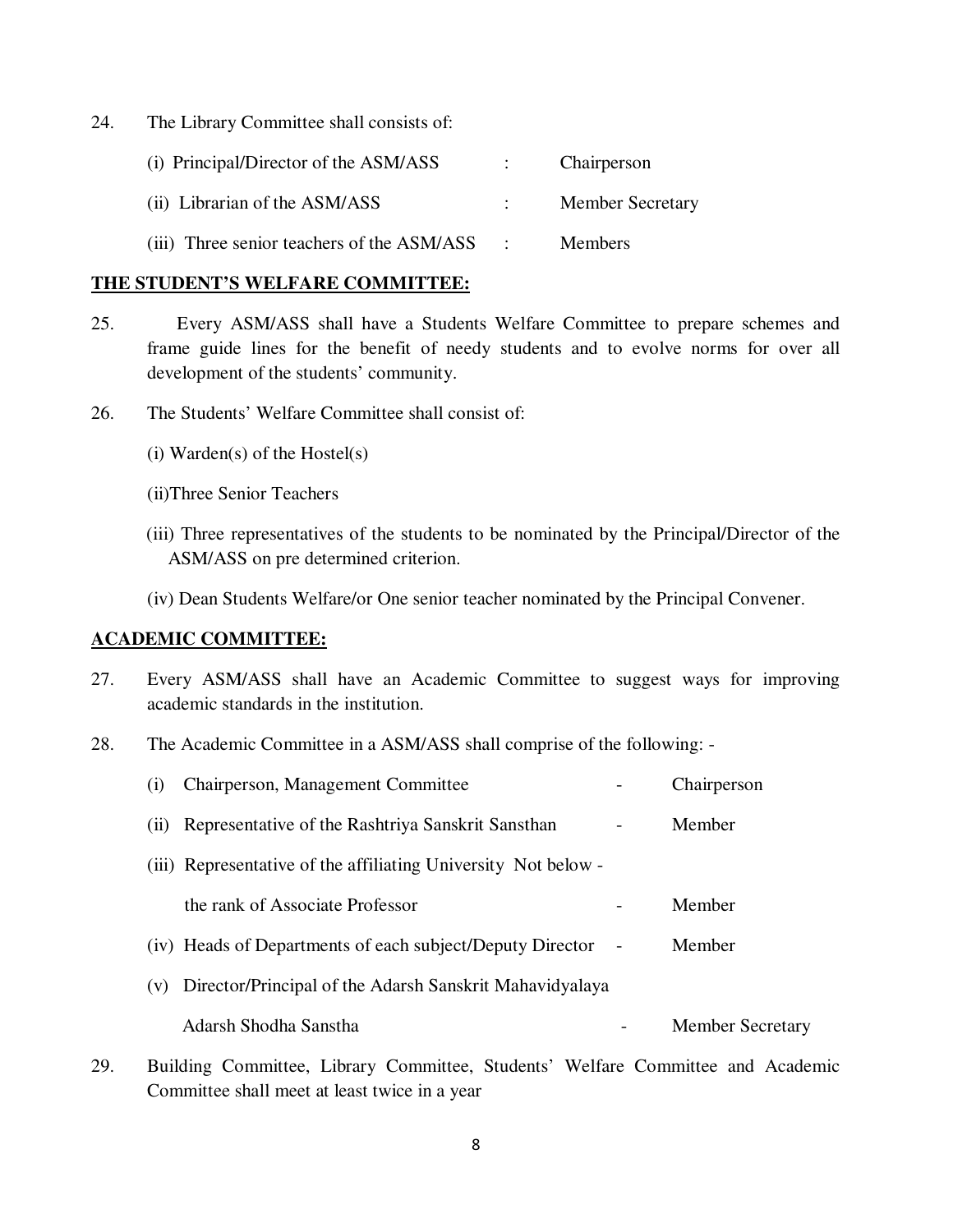#### 30. **OFFICERS OF THE ASM/ASS:**

An ASM/ASS will have the following officers:

- (i) Chairperson of the Management Committee
- (ii) Director/Principal
- (iii) Accountant
- (iv) Librarian

# **FUNCTIONS OF THE CHAIRPERSON MANAGEMENT COMMITTEE:**

- 31. The functions of the Chairperson Management Committee will be as under:
- (a) To preside over the meetings of the Management Committee
- (b) To advise the Director/Principal on his request for efficient functioning of the institution.
- (c) To act as the Appointing Authority for Group A and B employees
- (d) To act as an Appellate Authority for Group C  $&$  D employees

#### **FUNCTIONS OF THE PRINCIPAL/DIRECTOR:**

32. The Principal/Director of the ASM/ASS shall be the Principal academic and executive officer of the institute and shall exercise general supervision or control over the affairs of the Institute and implement the decisions of all the Committees of the Institute faithfully. He may, if he is of the opinion that immediate action is called for on any matter, take such action or proceed to take such action and shall report to the Management Committee on the action taken by him on such matter. He shall also be the appointing authority and the disciplinary authority for the group C and D employees of the institution. He shall be the controlling authority of all categories of employees in the institute.

 **In case of the office of the Principal/Director of the ASM/ASS becoming vacant due to death, resignation or otherwise and in case of his/her absence due to illness or any other cause, the senior-most Associate Professor/Dy. Director, and in his/her absence the senior-most Asstt. Professor/Asstt. Director shall perform the duties of the Principal/Director until a new Principal/Director is appointed, or the existing Principal/Director resumes his duties as the case may be.**

#### **COURSES TO BE OFFERED:**

33. Out of the traditional subjects, a Mahavidyalaya should have at least three subjects at Post Graduate level and minimum three subjects at Under Graduate level one each from Groups 1, 2 and 3 given below.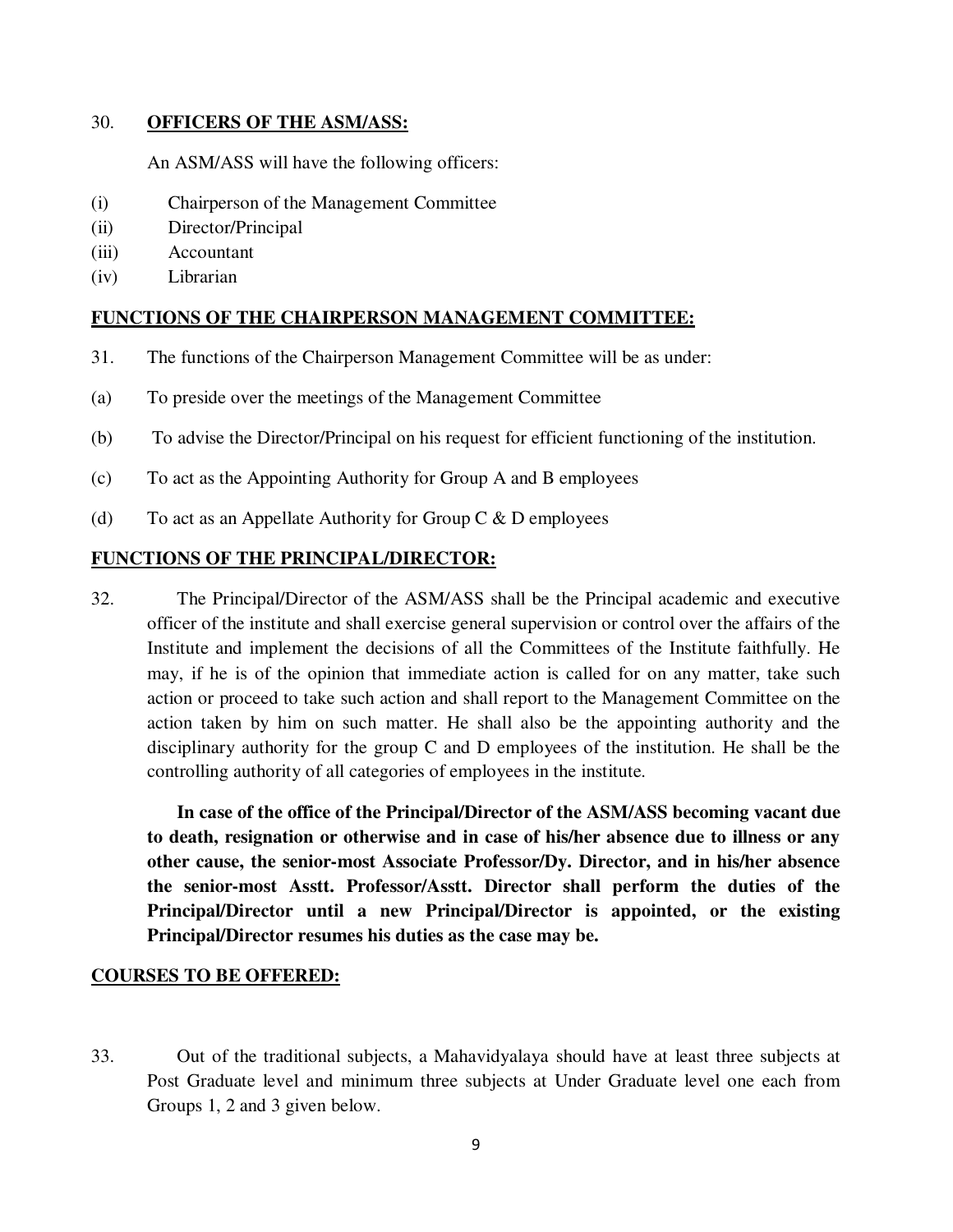# **Group 1**

- (i) Sahitya
- (ii) Vyakarana
- (iii) Sankhya Yoga
- (iv) Mimamsa

# **Group 2**

- (i) Vedanta
- (ii) Sarva Darshana
- (iii) Nyaya
- (iv) Dharmashastra

#### **Group 3**

- (i) Veda
- (ii) Jyotisha
- (iii) Pali
- (iv) Prakrit
- (v) Buddhist Philosophy
- (vi) Jainism

# **Group 4**

- (i) Political Science
- (ii) Economics
- (iii) History

#### **Group 5**

- (i) Hindi / Regional language.
- (ii) English
- 34. Subject to the provision of the affiliating University, out of Groups 1 to 5 only one subject from each group shall be taken for the Shastri Course. Environment studies will be compulsory for all students of Shastri course as additional subject as per UGC norms. Subject to the provision of the affiliating University, only one subject will be taken for the Acharya course out of the following:-

 Sahitya, Vyakarana, Sankhya-yoga, Mimamsa, Vedanta, Sarva Darshana, Nyaya, Dharmashastra, Veda, Jyotisha, Pali, Prakrit, Buddhist, Philosophy and Jainism.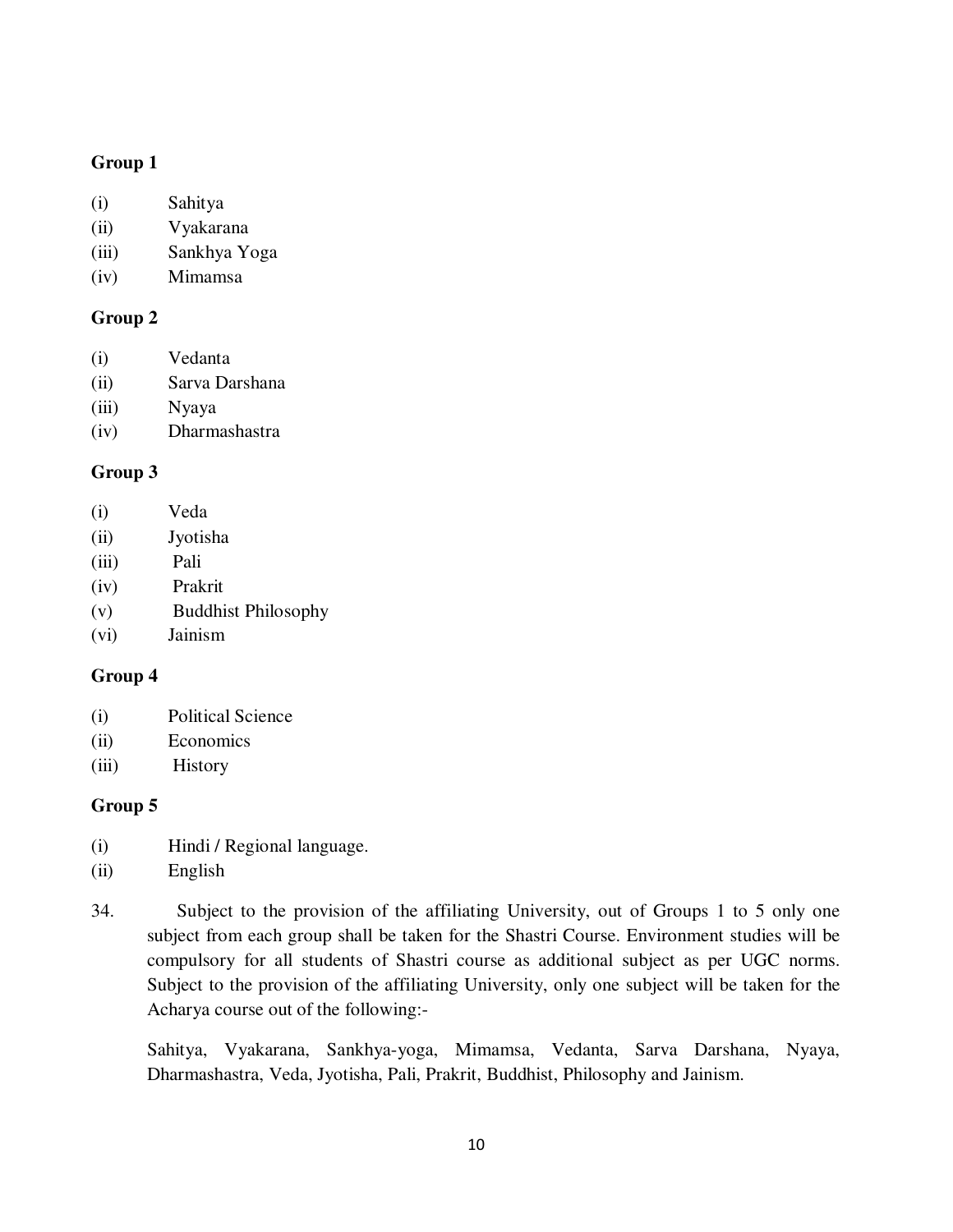#### **NORMS FOR ENGAGEMENT OF ACADEMIC/NON-ACADEMIC STAFF IN ASM/ASS:**

35. For effective functioning of the ASM/ASS, the Rashtriya Sanskrit Sansthan will provide financial assistance for the following academic/non-academic staff. However, for new ASM/ASS the requisite number of post/posts would be got created by the Ministry of HRD in consulation with the Ministry of Finance. If due to these revised norms old ASM/ASS requires new post/posts to be created then also the above procedure will be followed.

# **STAFFING PATTERN IN ADARSHA SANSKRIT MAHAVIDYALAYA:**

- 35.1 A Mahavidyalaya having student strength of more than 200 will be supported for the following academic positions:
	- (i) One Principal in the pay Scale of Post Graduate College Principal as per U.G.C. norms
	- (ii) A maximum no. of two Associate Professors in the pay scale of Associate Professor in a University. One each in two subjects mentioned in the groups 1,2, and 3 mentioned above.
	- (iii) A maximum no. of six Assistant Professor in the pay scale of Assistant Professor in a University. Not more than **three in any of the three subjects each out of the groups 1 to 3 as above, and not more than Three in any of the three subjects as mentioned in the groups 4 and 5 as above.**
	- (iv) One Guest Lecturer in Environmental Studies subject to a maximum of 50 periods, wherever applicable at a remuneration prescribed by the U.G.C.
- 35.2 A Mahavidyalaya having student strength of more than 200 will be supported for the following non-academic positions:-
	- (i) 2 Section Officer (one for general administration and one for financial administration)
	- (ii) One Librarian (in the pay scale of Assistant Librarian in a University)
	- (iii) Two Upper Division Clerk
	- (iv) One Accountant
	- (v) One Lower Division Clerk
	- (vi) One Typist
	- (vii) One Library Attendant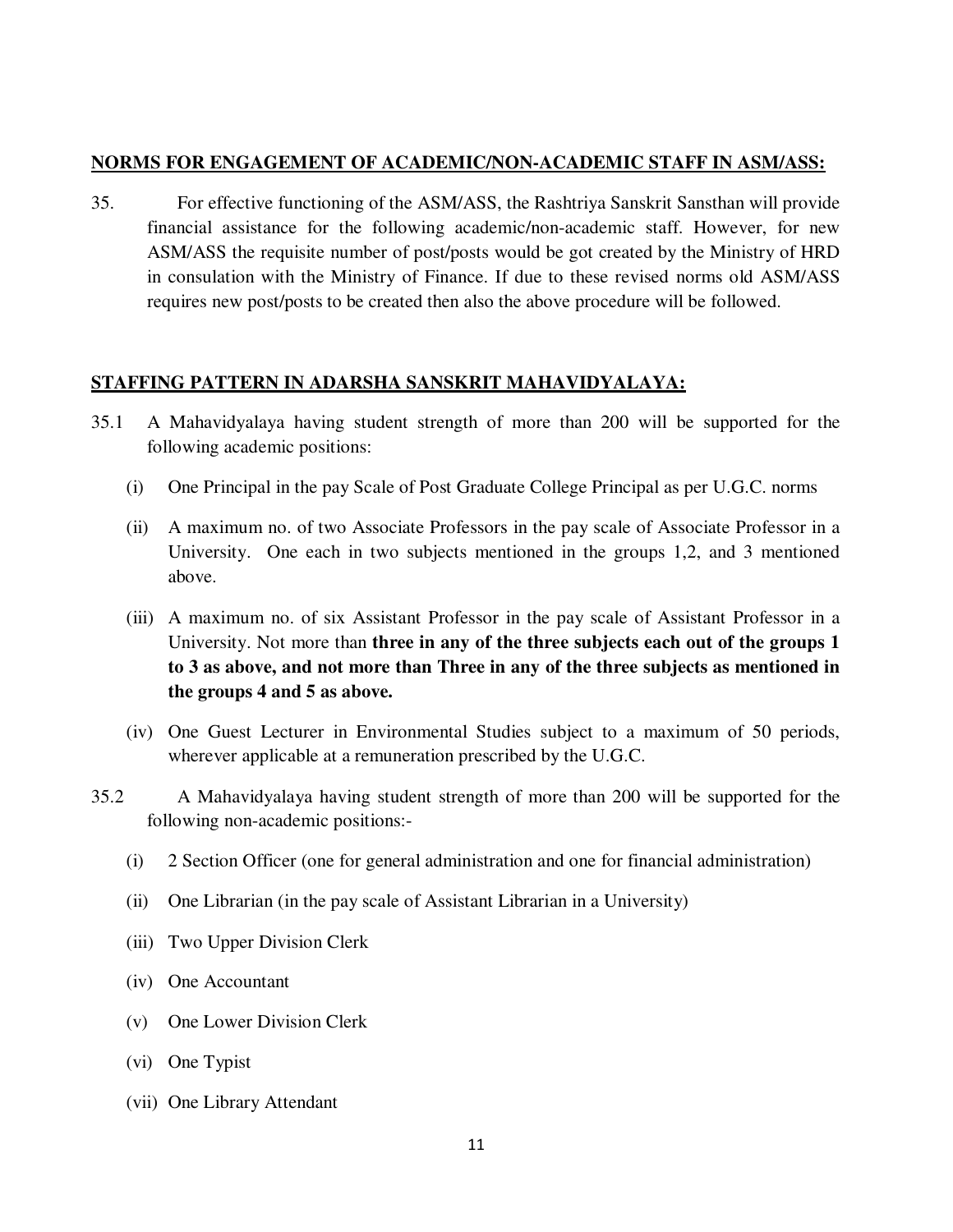- (viii) One Gardener
- (ix) Three Peons
- (x) Two Chowkidars
- (xi) Two Sweeper
- (xii) One Hostel Attendant (for institution having hostel)

Services of the posts of L.D.C. to Sweeper will be obtained through out sourcing.

- 35.3 A Mahavidyalaya having student strength of 80 to 200 will be supported for the following academic positions:-
	- (i) One Principal in the U.G.C. pay scale of Under Graduate College Principal
	- (ii) Not more than 2 Assistant Professor in any of the three main subjects mentioned in para. 33 above (main Subject)
	- (iii) Assistant Professor one in each language and optional subjects in the same pattern mentioned in para. 35.1 (optional subject).
	- (iv) Guest Faculty in the same pattern mentioned in para. 35.1 above.
- 35.4 A Mahavidyalayas having a student strength of 80 to 200 will be supported for the following non-academic positions:-
	- (i) One Librarian in the pay scale of Assistant Librarian in a University
	- (ii) One Assistant (Office)
	- (iii) One Accountant
	- (iv) One L.D.C.
	- (v) Two Peons
	- (vi) Two Chowkidars
	- (vii) One Sweeper

Services of the posts of L.D.C. to Sweeper will be obtained through out sourcing.

While instituting posts of teaching faculty in a ASM the staffing pattern prescribed by the U.G.C. based on teachers & students ratio will be adopted.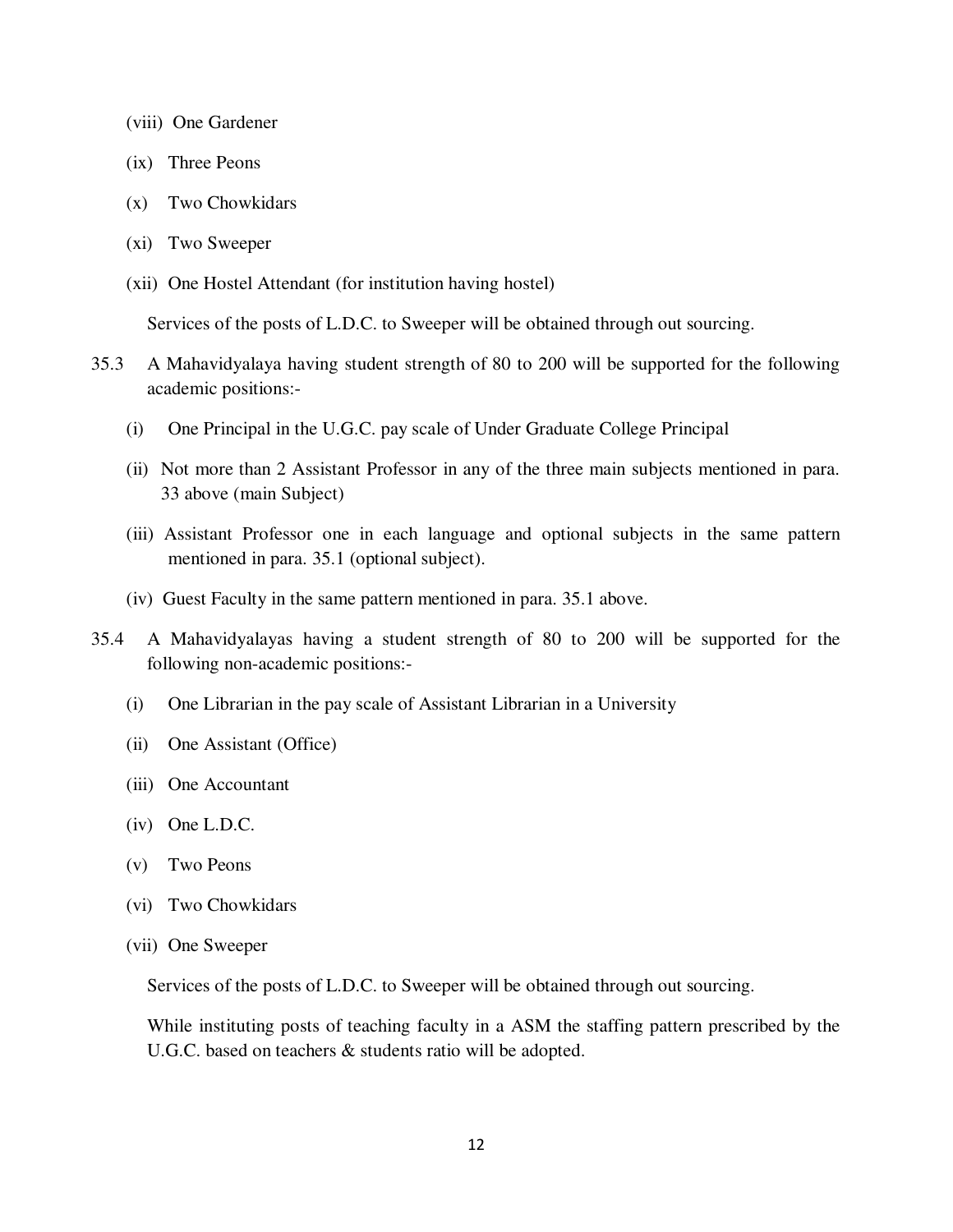#### **STAFFING PATTERN IN ADARSHA SHODH SANSTHANS:**

- 36.1 A Shodh Sansthan will be supported by the following academic positions:-
	- (i) One Director in pay scale of Professor in a University.
	- (ii) One Deputy Director in the pay scale of Associate Professor in a University
	- (iii) Two Assistant Director in the pay scale of Assistant Professor in a University
	- (iv) One Curator in the pay scale of Assistant Professor in a University
	- (v) Sr. Research Fellow **maximum 10 (fellowship as per U.G.C. rates)**
	- (vi) Jr. Research Fellow **maximum 10 (fellowship as per U.G.C. rates)**

#### **Fellows as in (v) and (vi) will not be treated as regular staff.**

- 36.2 A Shodh Sansthan will be supported for the following non-academic positions:-
	- (i) One Librarian in the pay scale of Assistant Librarian in a University
	- (ii) One Accountant
	- (iii) One Upper Division Clerk
	- (iv) One L.D.C.
	- (v) One Peons
	- (vi) Two Chowkidars
	- (vii) One Sweeper

Services of the Posts of L.D.C to Sweeper will be obtained through out sourcing.

36.3 All the registered scholars for Vidyavaridhi who have passed NET of U.G.C. or Pre Research Test of Deemed Sanskrit Universities will be given scholarships @ Rs. 3000/- per month and contingent grant of Rs. 2500/- per annum for two years. Extendable by one year on satisfactory report if necessary.

#### **FINANCIAL MANAGEMENT:**

37. The institution will manage its financial affairs through one unified account. This account is to be opened in a nationalized bank. All grants received from the Rashtriya Sanskrit Sansthan, Society/Trust/Institution is able to raise additional resources and wants to create reserve fund out of those, it will be permissible to have a separate bank account for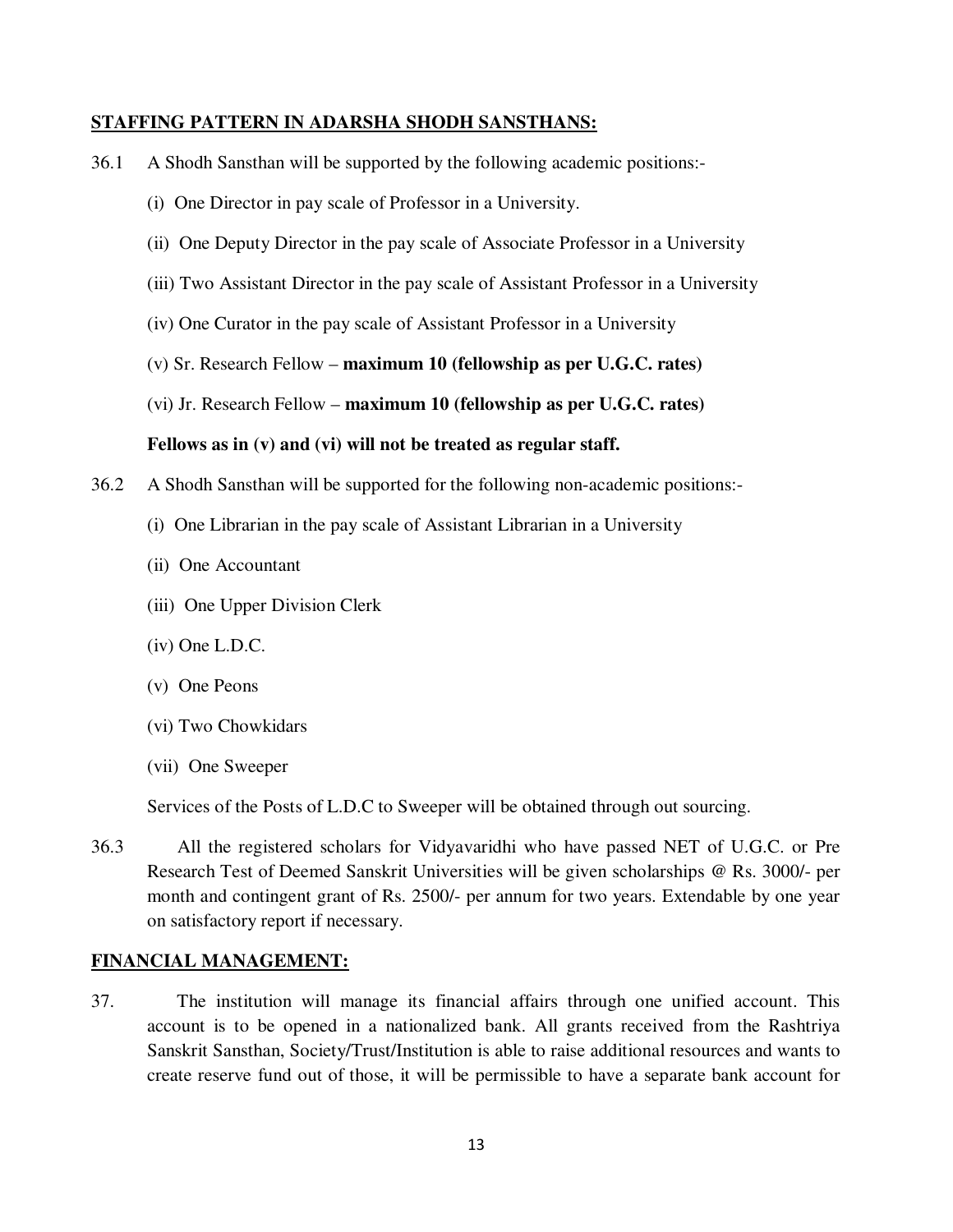the reserve fund. The account shall be operated jointly by the Principal/Director and one of the two senior most teachers/Deputy Directors.

- 38. The Rashtriya Sanskrit Sansthan will financially assist a Mahavidyalaya/Shodha Sansthan to the extent of 95% of the admissible expenditure for recurring items and to the extent of 75% for non-recurring items subject to the miximum of Rs. 5.00 lakh per annum relating to development of infrastructure. The recurring items will consist of:-
	- (i) Salary and Allowances to the approved staff.
	- (ii) CPF Contributions.
	- (iii) Compulsory Group Insurance, if any
	- (iv) 95% of the share of the employer against liabilities at (i) and (ii) shall be given in the form of Grant in aid to the institutions.
	- (v) Contingencies including electricity, water telephone and stationery etc. as per Rashtriya Sanskrit Sansthan norms and ceiling.
	- (vi) Books for library subject to a maximum of Rs. 25,000/- p.a.
	- (vii) Scholarship to students

The non-recurring items will include construction of buildings, acquisition of equipment, furniture and campus development.

- 39. Compulsory Group Insurance will be implemented only if sufficient number of employees opt for it and this shall be borne by the employee.
- 40. Scholarships will be provided to the students securing minimum 70% marks in the previous examination as per the rates as under:

| Park-Shastri   | Rs. 700/- p.m.   |
|----------------|------------------|
| <b>Shastri</b> | $Rs. 800/- p.m.$ |
| Acharya        | Rs. 1000/- p.m.  |

Doctoral Research students in Shodha Sansthan

S.R.F. -10- (Research fellowships will be given as per UGC rates.

J.R.F. -10- Research fellowships will be given as per U.G.C. norms)

41. In addition, the Rashtriya Sanskrit Sansthan will assist every institution every year to the extent of Rs. 50,000/- to Rs. 75,000/- for inviting traditional Sanskrit Scholars even if they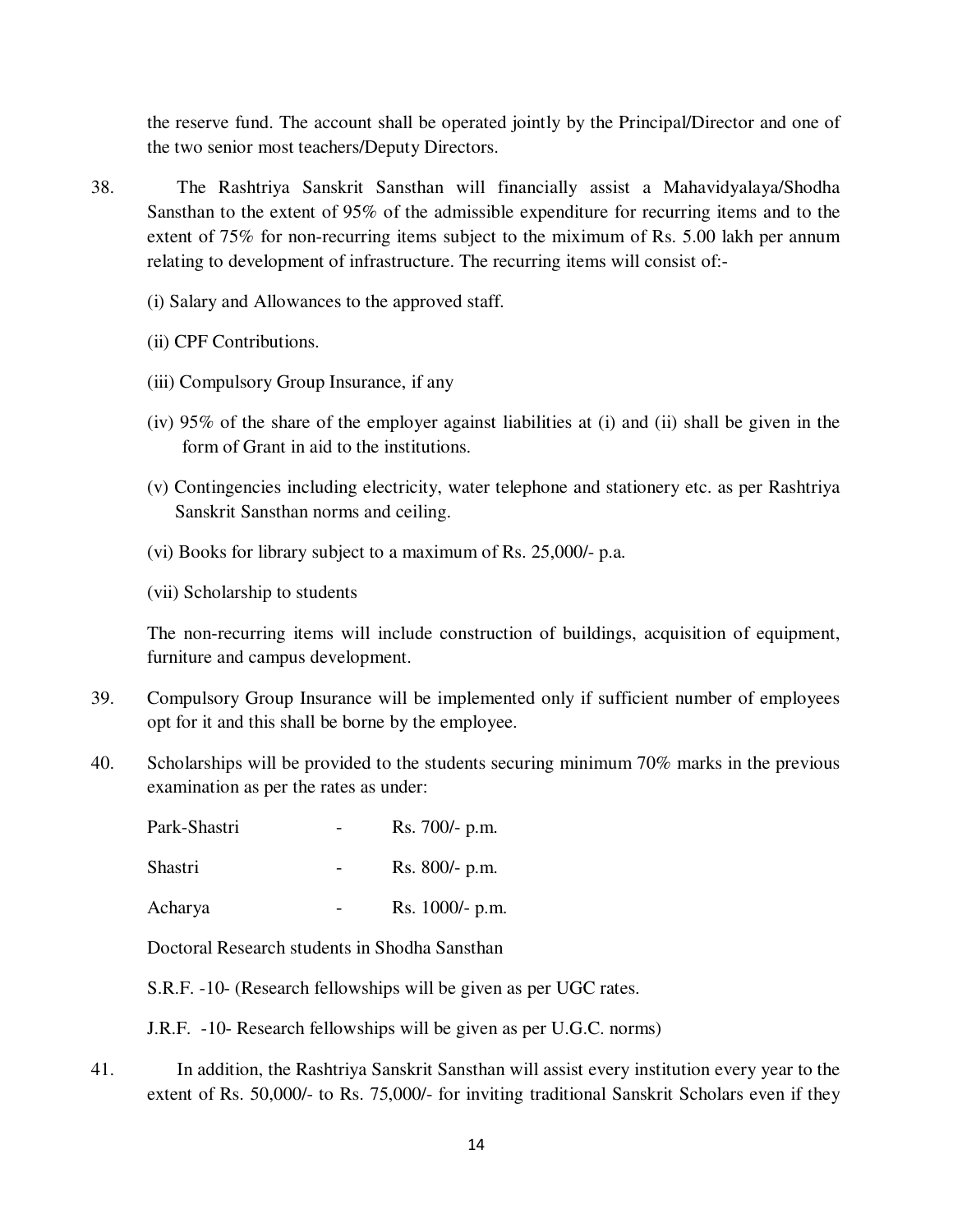do not have formal degrees, to deliver a series of lectures to the students on some aspects of traditional Sanskrit learning. Not more than Rs. 10,000/- out of the total amount will be spent on contingent expenditure. The remaining amount will be organized. Honorarium @ Rs. 1000/- per lecture will be admissible with prior approval of the Rashtriya Sanskrit Sansthan.

- 42. Ph.D.: Since Teaching, Research and Extension constitute the Three dimensional activities of the teachers, ample facilities shall be given to the teachers/academic staff associated with Adarsh Sanskrit Mahavidyalaya/Shodha Sansthans to carry out higher research. For this purpose, Adarsh Sanskrit Mahavidyalayas/Shodha Sansthans shall be permitted to introduce Ph.D. Programme after due recognition as a research centre by the affiliating University as per U.G.C. norms, provided suitable infrastructure in the shape of talents and other facilities exist in the institution concerned subject to approval of Rashtriya Sanskrit Sansthan, The degree of Ph.D. will be awarded by the affiliating University.
- 43. The institution will be required to have accounts audited by a Chartered Accountant or an audit authority as may be designated by the Rashtriya Sanskrit Sansthan. The accounts shall also be open to examination by the Auditors and Inspecting Officers of Rashtriya Sanskrit Sansthan and to any officer authorized by the Controller and Auditor General of India every year and to submit this report along with statement of accounts to the Rashtriya Sanskrit Sansthan by June 30 in the succeeding year. Default in submitting the statement of accounts, utilization certificates of the grant released by the Rashtriya Sanskrit Sansthan in the preceding year and report of the Chartered Accountant by  $30<sup>th</sup>$  June will debar the institution from receiving any further financial assistance from Rashtriya Sanskrit Sansthan. Further, The Rashtriya Sanskrit Sansthan reserves the right of Internal Test Audit.

# **SERVICE CONDITIONS:**

- 44. All persons employed on teaching as well as non-teaching posts in the institutions receiving financial assistance under this scheme shall be the employees of that particular institution, and not of the Government of India/Rashtriya Sanskrit Sansthan. Merely that they are supported substantially by the Rashtriya Sanskrit Sansthan, they would not for any purpose be compared with the employees of the Government of India or the Rashtriya Sanskrit Sansthan under any circumstances.
- 45. All the new teachers and non teaching staff of the ASM/ASS will be recruited following the procedure laid down and through the Selection Committee prescribed by the prevalent UGC regulations on the subject. They will have to essentially possess qualifications prescribed by the UGC. The eligibility and suitability of all the existing teaching/nonteaching staff will be examined in the light of the UGC regulations. If they are found eligible. Then they will be given UGC scale with the approval of the RSKS. Their subsequent promotion will depend on their being found suitable under the UGC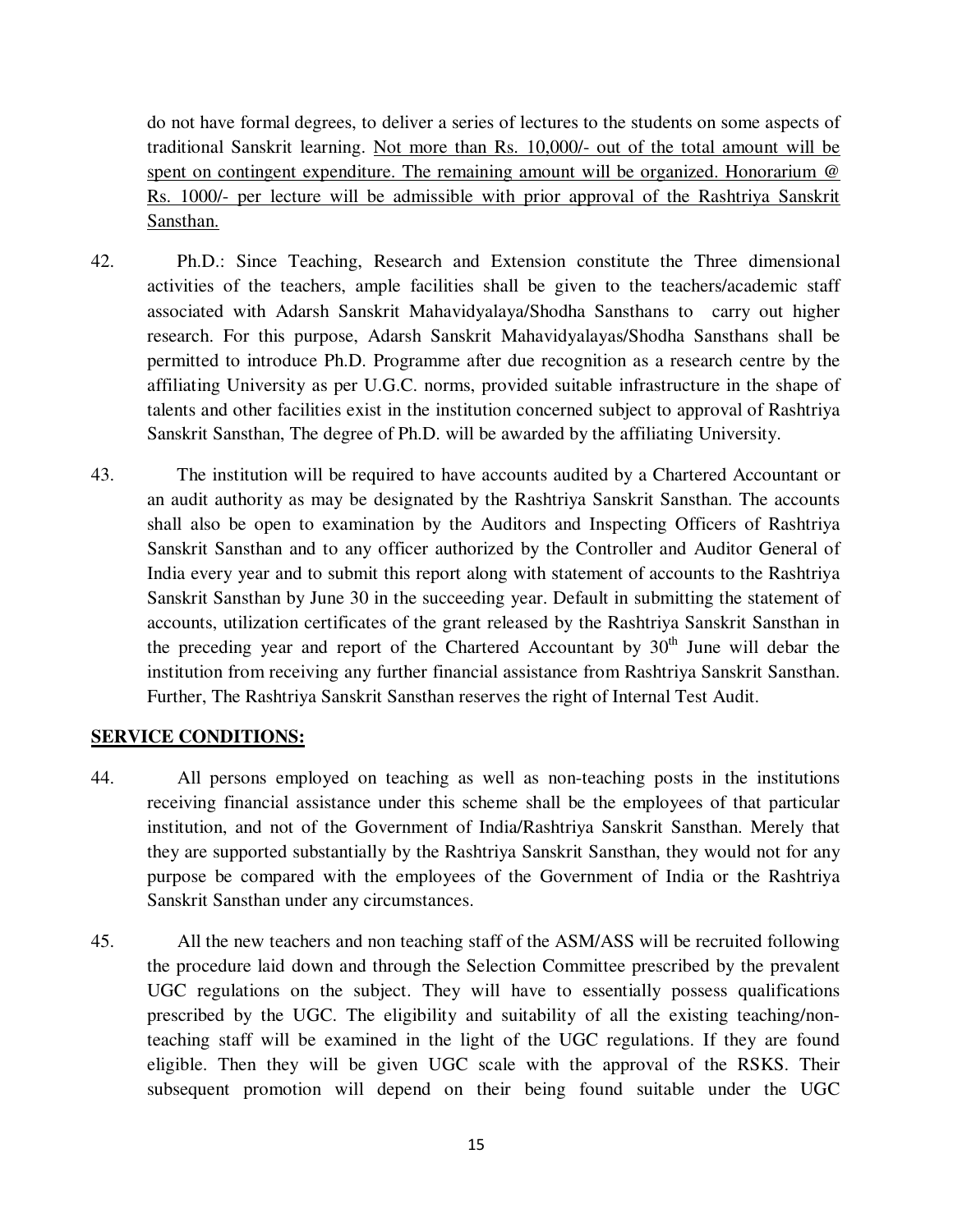Regulations. Those existing employees, who are not eligible as per the existing UGC Regulations will continue to get the existing pay admissible under the old scheme.

46. The teachers of the Mahavidyalayas and academic staff of Adarsh Shodha Sansthan shall be entitled to the pay scale and all other benefits like promotion under 'Career Advancement Scheme' as well as increments on acquisition of higher qualifications as per UGC regulation. The responsibilities with regard to Teaching/Working hours, academic reforms etc. as may be prescribed by UGC from time to time will be applicable to them.

The teachers of the Mahavidyalayas and academic staff of Adarsh Shodha Sansthan will be entitled for causal and academic leave as per UGC regulation.

47. Rashtriya Sanskrit Sansthan shall frame suggestive rules from time to time in order to bring orderliness in the governance in these institutions for the purpose of monitoring that the objective of the Scheme are fulfilled in its letter and spirit. These institutions will ensure that these rules are adopted or seminally adopted to ensure that the stated objections of the scheme are achieved. It shall be the duty of the Principal/Director to see that the conditions laid down in this scheme and rules are followed in letter and spirit.

# **FITNESS:**

- 48. No person shall be appointed to any post by direct recruitment unless:-
	- (i) He/she is a citizen of India.
	- (ii) He/she is declared medically fit by a Medical Officer of the rank of Civil Surgeon of the Govt. Hospital/dispensary and
	- (iii)The Appointing authority is satisfied that he/she possesses good moral character and his/her antecedents have been verified.

#### **APPOINTMENTS:**

- 49. Appointments will be made through selection committees formed as per UGC guidelines. It will not be competent for the Management Committee to relax educational qualifications for any post or bye pass the procedure while making any recruitment. However, in exceptional circumstances, the Management Committee may make ad-hoc arrangement of teaching of the subject by a qualified person as per UGC guidelines.
- 50. The Management Committee may make ad-hoc arrangements against vacant teaching posts for a period not exceeding one year. Principal/Director of Adarsh Sanskrit Mahavidyalaya/Shodha Sansthan will be responsible for initiating action to fill up the vacancies arising due to superannuation etc. in future at least before six months in advance.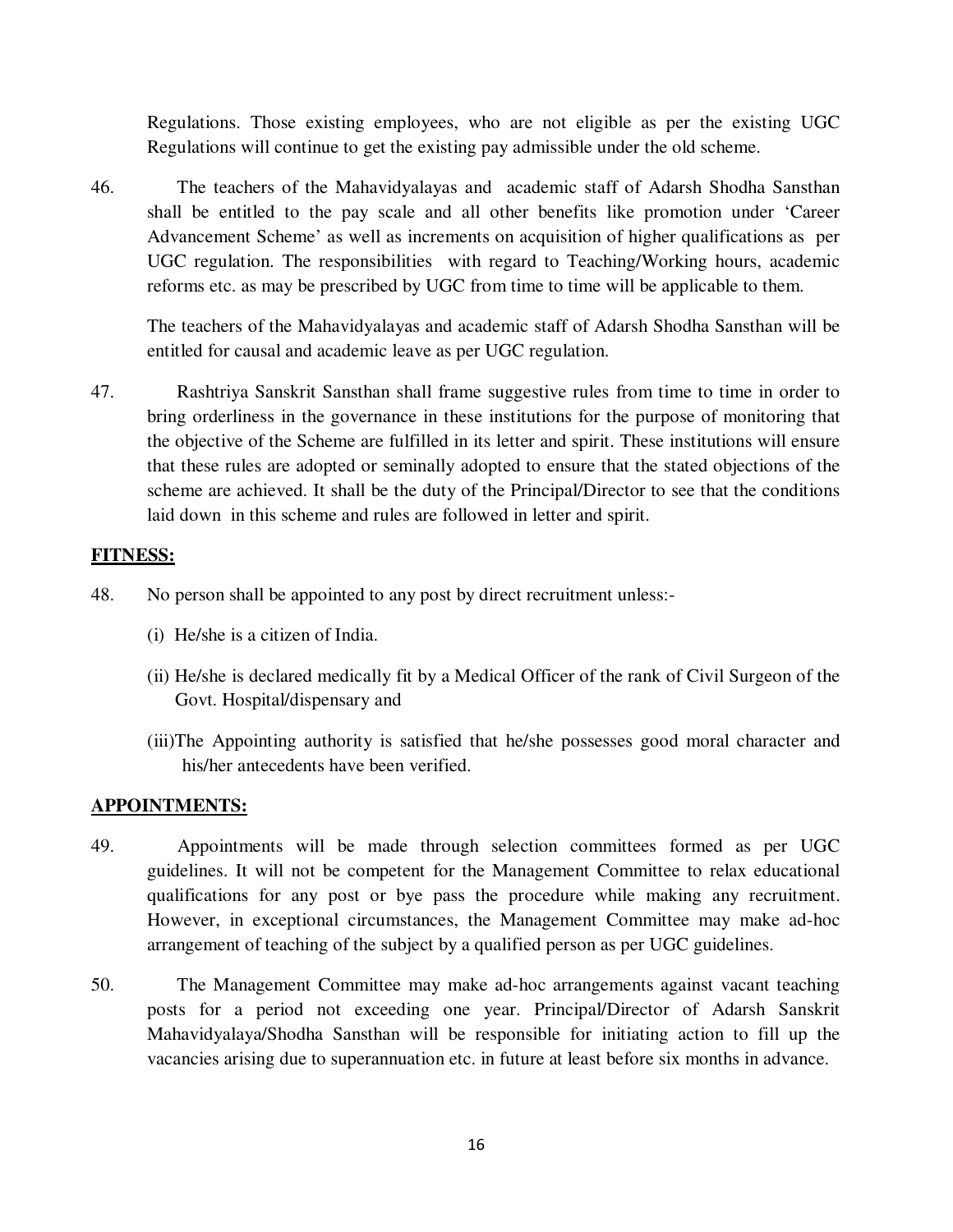# **RESERVATION FOR SC/ST/OBC/PH:**

51. Being funded by the Government of India through the Rashtriya Sanskrit Sansthan, the reservation policy of the Government of India and UGC will be applicable *mutatis mutandis* to all ASMs/ASSs.

# **PROBATION:**

52. Every person appointed to a post shall be on probation for a period of two years. On successful completion of the probation period, he shall be confirmed in service. However, the Management Committee shall have the right to extend probation for a further period of one year based on performance of the person. The condition of probation shall also apply to the existing staff absorbed in service of Adarsh Sanskrit Mahavidyalaya/Adarsh Shodha Sansthan after grant of recognition under the scheme.

# **GENERAL CONDITIONS OF SERVICE:**

- 53. The whole time employee shall be at the disposal of the institution and he/she may be employed for such duties as may be assigned to him/her.
- 54. An employee shall observe such holidays and vacations as the Management Committees may decide keeping in view the local requirements. They would, however, be normally expected to observe the vacations/holidays schedule as applicable to the employees of the affiliating University.

# **LEAVE:**

55. The leave of the employees of the institution shall be as per the UGC Regulation.

# **DISCIPLINARY AND APPEAL PROCEEDINGS:**

56. Till such time, the Rashtriya Sanskrit Sansthan Sansthan prescribes a model conduct rule and the institutions concern adopt/adapt the same, the CCS (CCA) Rules 1975 of the Government of India will be applicable for observance of good conduct by the employees and disposal of disciplinary proceedings.

# **TERMINATION OF SERVICES:**

- 57. During the period of probation the services of the employees can be terminated by the appointing authority at any time with a notice of the month or at any time without notice on payment of one month's pay and allowance in lieu of notice with prior approval of Rashtriya Sanskrit Sansthan.
- 58. If the appointment is made for a specified period, the services shall stand terminated on the expiry of such period.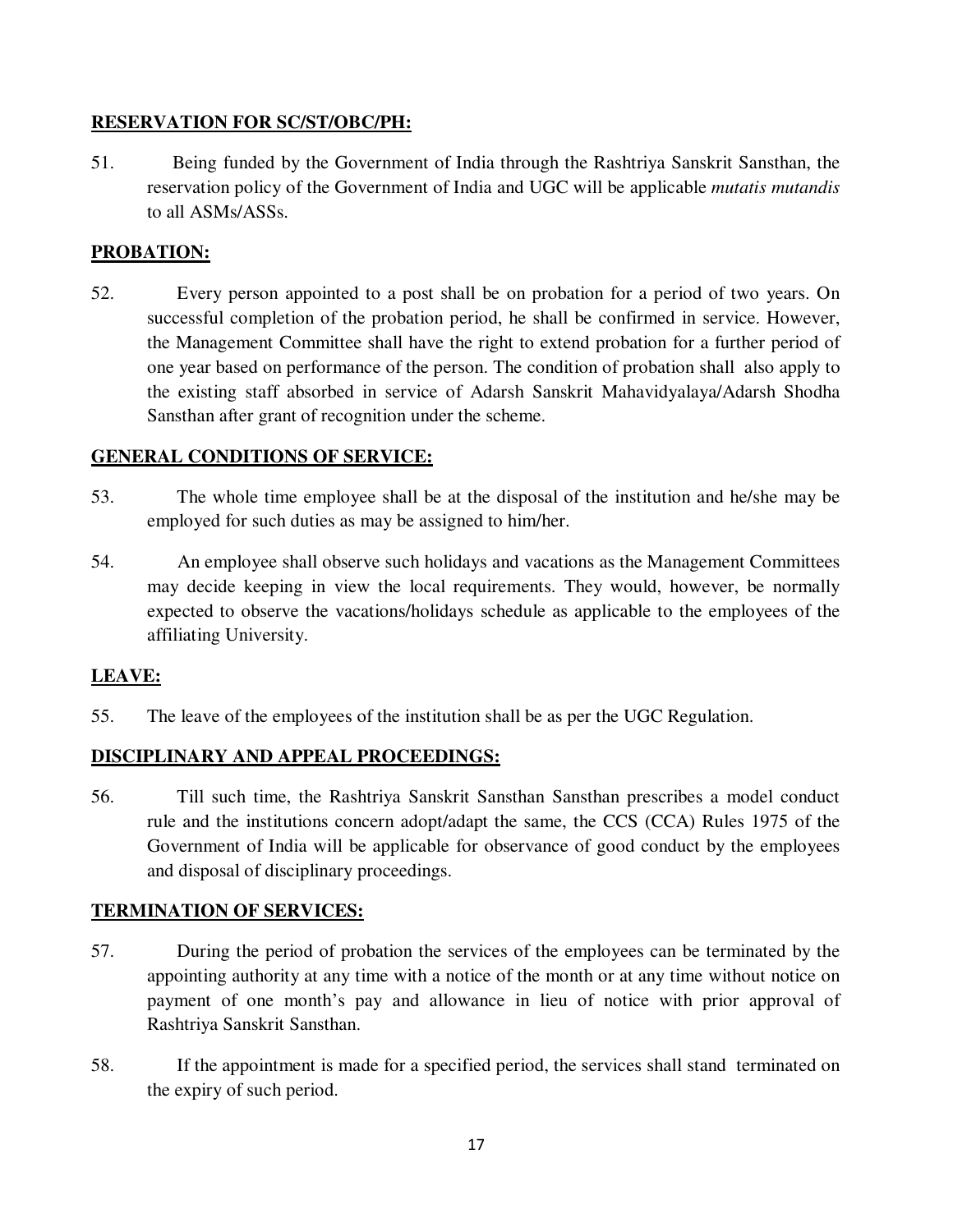- 59. The appointment shall also stand terminated on the abolition of the post or on the expiry of the specified period for which the post is created.
- 60. The services of an employee shall be liable to termination, if as a result of departmental enquiry the Competent Authority imposes the penalty of removal/dismissal from service with the approval of the Disciplinary Authority.

# **RESIGNATION:**

61. An employee may, by giving notice of one month, in writing resign from the services of the institution. However, the appointing authority may, at its discretion, waive the condition of one month's notice.

# **RETIREMENT AND RELATED BENEFITS:**

- 62. The age of retirement of teaching staff in Adarsh Sanskrit mahavidyalaya and Academic staff in Adarsh Shodha Sansthan appointed following the UGC guideline and enjoying UGC Scales of pay will be (as prescribed by the U.G.C.). Those who do not fulfil the UGC qualification will retire as per provisions of the previous scheme. **The age of the retirement of non-teaching staff will be as per UGC norms.**
- 63. Every employee working in regular capacity would be entitled to Contributory Provident Fund scheme. Every employee will also be entitled to gratuity on retirement.
- 64. No EPF and Pension will be admissible.
- 65. Group Insurance Scheme of LIC of India shall be negotiated by the Management Committee through its Member Secretary for such employees as may volunteer for the same and will get the commensurate benefit on retirement.

# **AUTHORITES UNDER RIGHT TO INFORMATION ACT, 2005:**

66. The Principal/Director of the institution shall be the Public Information Officer. Chairperson, Management Committee shall be the first appellate authority.

# **REVIEW & RE-EVALUATION:**

67. The Mahavidyalaya/Shodha Sansthan assisted by the Rashtriya Sanskrit Sansthan under this scheme is expected to pursue the courses/ research vigorously in a congenial academic environment. It will be expected that every student and scholar in the institution is able to attain academic excellence and proficiency in concerned Shastric learning/subjects. The institution is also expected to pursue the oral tradition of Sanskrit learning, including correct and traditional pronunciation and intonation of Sanskrit scriptures.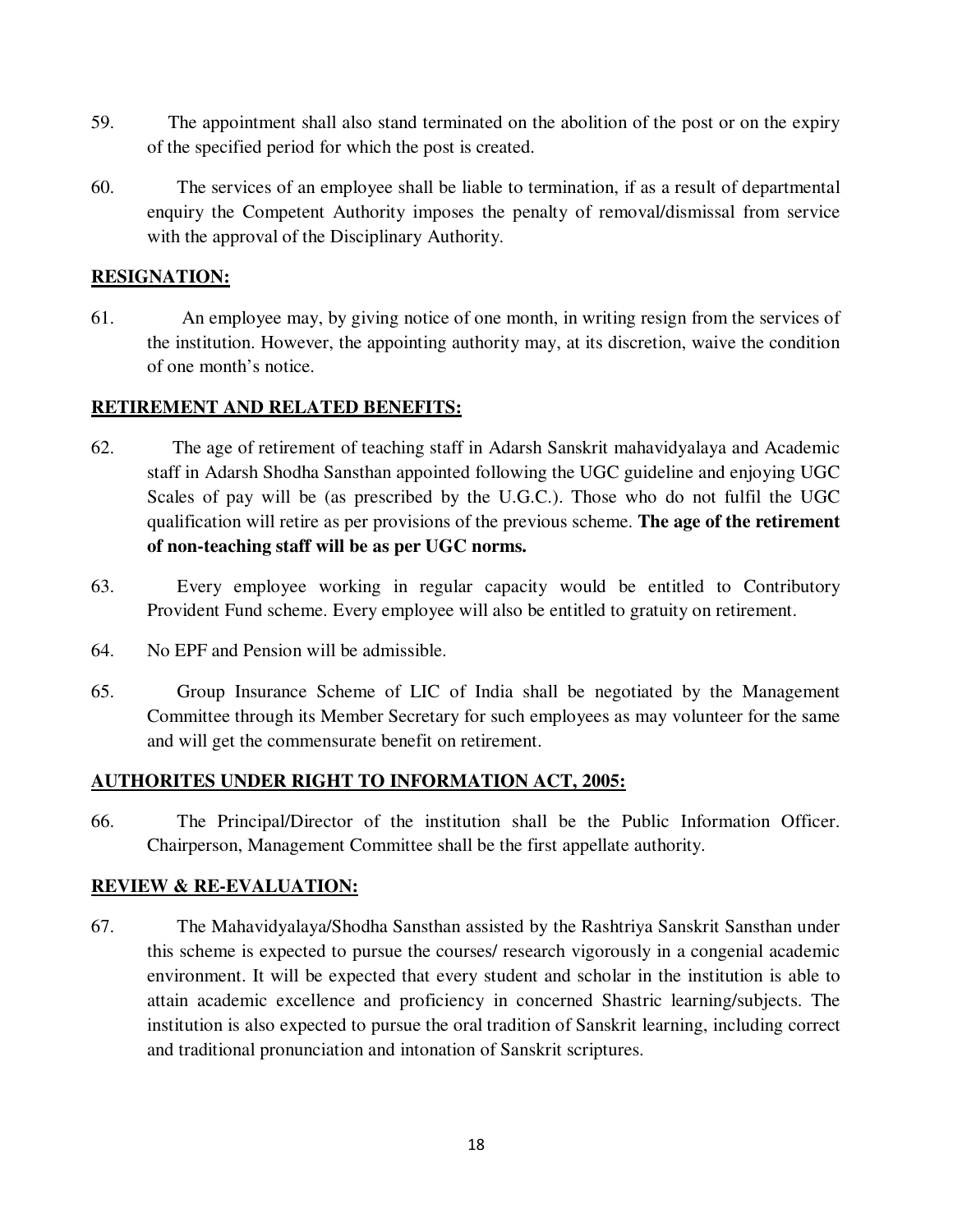- 68. The Rashtriya Sanskrit Sansthan will review the working of the Adarsh Sanskrit Mahavidyalaya/Adarsh Shodha Sansthan at least once in a year. This report will be furnished to its Management Committee for taking appropriate remedial measures, if needed. Continuance of the grant-in-aid shall depend on the satisfactory compliance of the review report. Rashtriya Sanskrit Sansthan will prescribe procedure for compliance of the annual review report.
- 69. Accreditation from NAAC or any such authorized body recognized for accreditation is also compulsory after 3 years of recognition as Adarsh Sanskrit Mahavidyalaya or Adarsh Shodha Sansthan. The grant-in-aid will be discontinued, if any Adarsh Sanskrit Mahavidyalaya/Adarsh Shodha Sansthan fails to get accredited or gets an accreditation less than B by the NAAC or an authorized body recognized for accreditation. The Adarsh Sanskrit Mahavidyalaya/Shodha Sansthan will have to obtain A Grade in next accreditation.
- 70. The Rashtriya Sanskrit Sansthan will subject every institution assisted under this scheme to a review through a panel of experts at the end of every Plan period. The Review Committee will assess the academic standards and the performance of the institution in terms of observance of the provision and conditions of this scheme and also achievement of the objectives of the Scheme. The Rashtriya Sanskrit Sansthan will convey its views on the review report to the Management Committee for corrective action. An institution which is not functioning efficiently or where the academic standards are not of desirable level, its financial assistance may be discontinued by the Rashtriya Sanskrit Sansthan for a fixed period or for an indefinite period.
- 71. No institution shall be approved for grant-in-aid unless its management is reconstituted on the lines mentioned in the foregoing paragraphs and unless the Parent Body and the Management Committee of the institution undertakes to observe the conditions laid down in this scheme. Breach of any of these conditions shall render the institution liable to be removed from the grant-in-aid list.